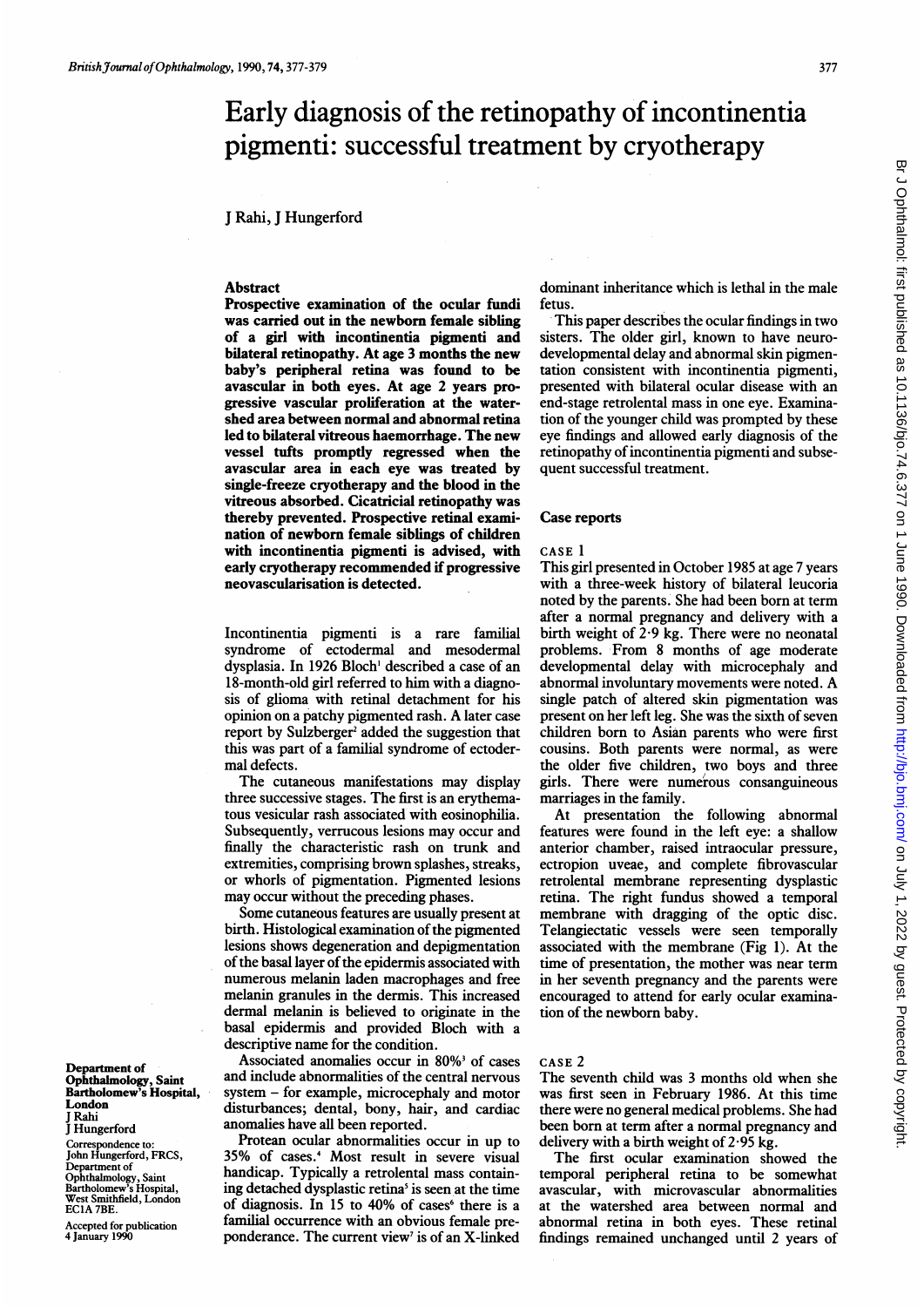

Figure 1: Case 1. A: Fundus photograph of the temporal periphery of the right eye showing a fibrovascular membrane. B: 'dragging ofthe optic disc in the same eye in association with telangiectatic retinal vessels and the temporal membrane.

age. At this time there was evidence of progression of the vascular proliferation at the margins of the avascular retinal zone, with vitreous haemorrhage in both eyes. It was considered advisable to attempt treatment by cryotherapy of the avascular retina (Fig 2). After single freeze cryotherapy of the avascular retina in the right eye bleeding promptly ceased and the new vessel tufts disappeared. Meantime the changes progressed in the left eye but promptly regressed when this eye was similarly treated. There has been no regrowth of new vessels during followup of more than 18 months. There is minimal retinal traction, and the patient appears to have normal sight.

Since the initial ocular examination this patient has been found to have microcephaly and abnormal motor development. The diagnosis of incontinentia pigmenti has been confirmed by biopsy of pigmented lesions on the trunk.

#### **Discussion**

A review by François<sup>8</sup> of the retinal changes seen in incontinentia pigmenti describes the many abnormalities which have been reported, including retinal pigment epithelium abnormalities, haemorrhagic and pigmentary retinitis, retinal dysplasia, glial strands, retinal detachment, and optic atrophy. He concludes that they are all probably consequent upon retinal vascular changes characterised by 'ectatic veins, formation of rete mirabile and pathological venous anastomosis', and that these are the basis of the retrolental mass seen in so many cases.

The findings of Watzke et al<sup>9</sup> and Nishimura et  $a l^{10}$  are consistent with our findings of the early retinal changes, and their fluorescein angiograms confirmed absence of perfusion in the areas of temporal peripheral retina beyond the zones of leaky anastomotic vessels and associated neovascularisation.

Nishimura and coworkers have described one case in which progression of vascular proliferation was arrested by photocoagulation but useful vision was not preserved because of optic atrophy and pigmentary macular change. Brown's report" of a child followed up from the first week of life showed failure of attempted treatment with ACTH and concurred with that of Francois in describing pseudoglioma as the end-stage of the observed retinal vascular changes. In this context it is postulated that a retinal angiogenesis factor stimulates the neovascularisation process.'2 Although the precise nature of such a factor is unknown, it is likely to be one of the several recently described by Folkman.<sup>13</sup>

The degree of retinal traction produced by the retinopathy of incontinentia pigmenti commonly differs between the two eyes, as illustrated by case <sup>1</sup> of the present report. The retinopathy of incontinentia pigmenti is similar in this respect to that of prematurity (ROP). As with ROP, progression of incontinentia pigmenti retinopathy ultimately slows or ceases without treatment, and it must be questioned whether the



Figure 2: Case 2. Fundus photograph of the temporal periphery of the right eye showing vascular proliferation at the margin of the zone of avascular retina. The fronds of new vessels are highlighted by oedema from single freeze cryotherapy.